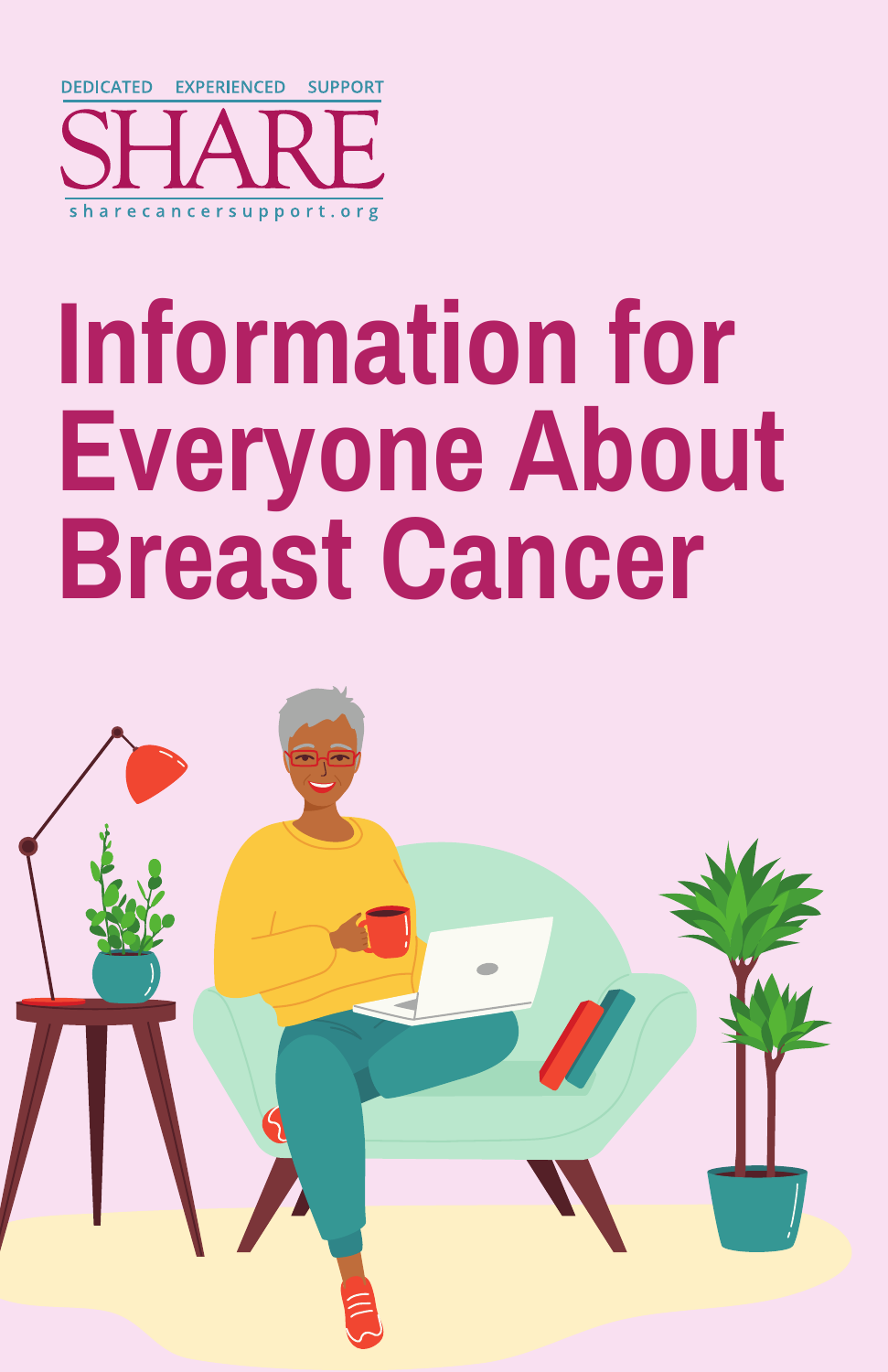#### **Welcome to SHARE! Breast Cancer:**

# **Information for Everyone**

SHARE is a national nonprofit that supports, educates, and empowers anyone who has been diagnosed with women's cancers, and provides outreach to the general public about signs and symptoms. We are a compassionate community of knowledgeable survivors, women living with cancer, and healthcare professionals. We are ready to listen to your concerns, respond to your questions, and provide education to help you make sense of your diagnosis and treatment.

SHARE is dedicated to serving women of all races, cultures, backgrounds, and identities. Because no one should have to face breast cancer alone.

**SHARE is here for you and all of our services are free.**

Breast cancer is a common disease that affects 1 in every 8 women. There are reliable screening methods that can detect breast cancer early when it is easier to treat. Fortunately, there are many options available to treat breast cancer that can be very successful.

Breast cancer occurs when cells in the breast grow out of control. Most breast cancers begin in the ducts or lobules of the breast. Sometimes these cancerous cells can spread outside of the breast. When breast cancer spreads to other parts of the body, it is said to have metastasized.

#### **Did You Know?**

- **• Not all breast cancer forms a lump.**
- **• Black women have a higher rate of dying from breast cancer than any other racial or ethnic group in the US. And among women younger than age 45, the breast cancer incidence is higher in Black women than White women.**
- **• Less than 1% of all breast cancers occur in men.**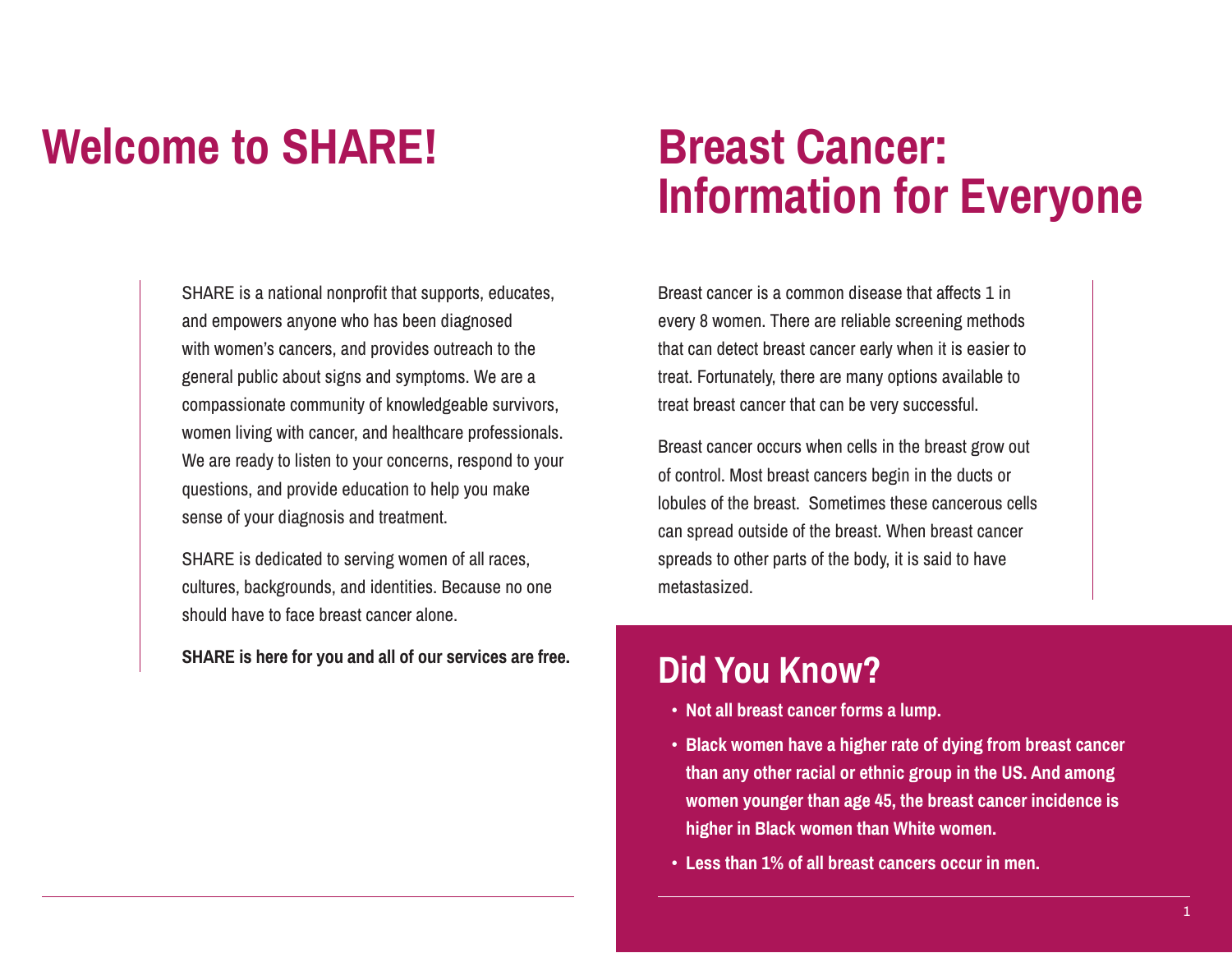## **Breast Cancer Signs and Symptoms**







- New lump in the breast or underarm (armpit)
- Thickening or swelling of part of the breast
- Irritation or dimpling of breast skin
- Redness or flaky skin in the nipple area or the breast
- Pulling in of the nipple or pain in the nipple area
- Nipple discharge other than breast milk, including blood
- Any change in the size or the shape of the breast
- Pain in any area of the breast

Please keep in mind that these symptoms can happen with other conditions that are not cancer, but if you have signs or symptoms that worry you, be sure to see your doctor right away.

#### **Risk Factors for Breast Cancer**

A risk factor is anything that increases a person's chance of developing a certain illness. Having one or more risk factors associated with a disease does not mean you will definitely develop that disease. Discussing risk factors with your doctor may help you make informed lifestyle choices including preventative measures appropriate to your risk.

- **Age**  Breast cancer risk increases with age.
- **Genetics** Inherited changes in certain genes such as BRCA1 and BRCA2 have a higher risk of getting breast cancer.
- **Family History** Risk for breast cancer is higher if a first degree relative (mother, father, sibling, child) or multiple family members had breast cancer.
- **Reproductive History** Menstruation before age 12 and menopause after age 55 may result in higher lifetime exposure of the breast to hormones thereby increasing breast cancer risk.
- **Obesity** Being overweight or obese after menopause.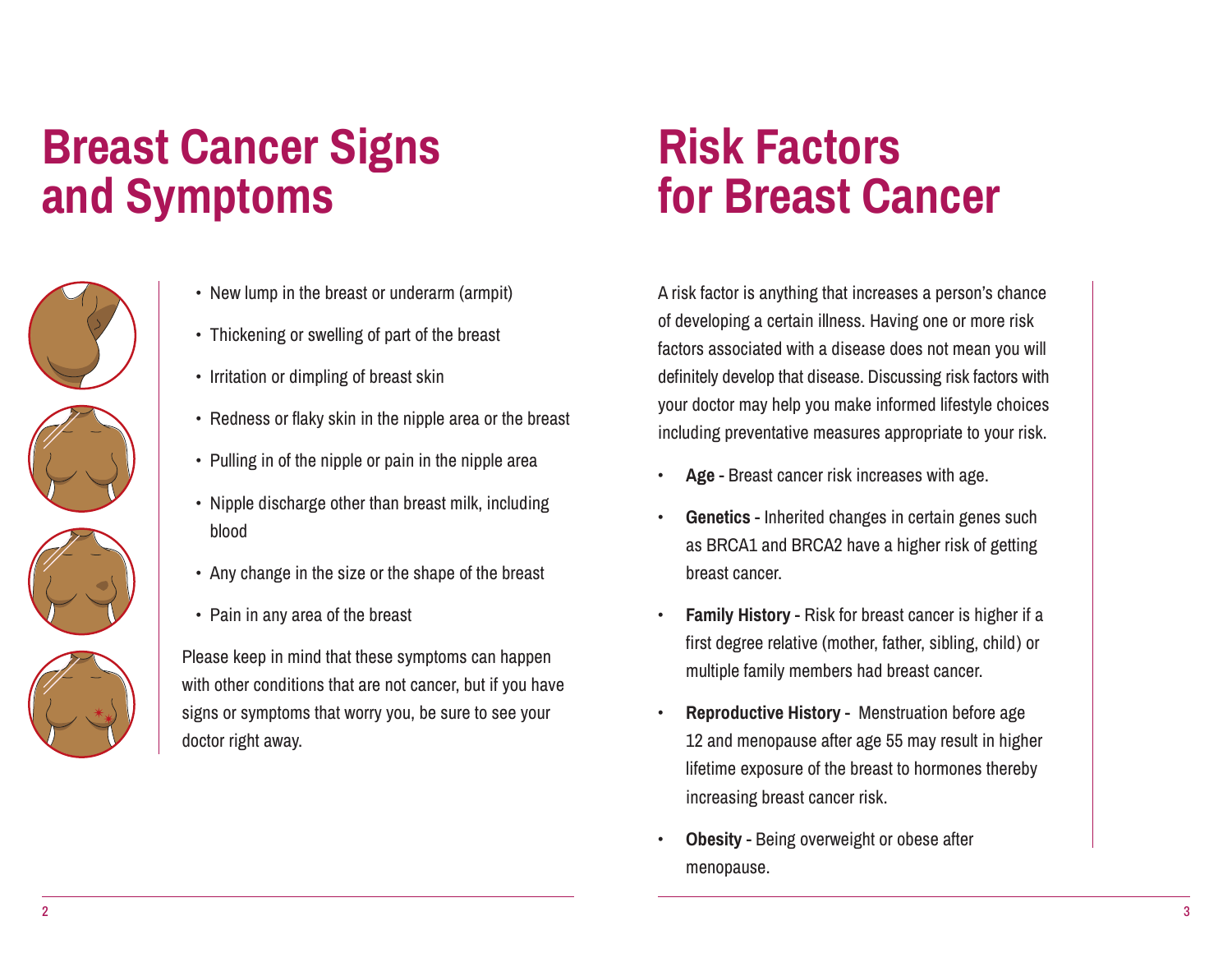#### **Risk Factors for Breast Cancer (cont'd)**

- **Hormone Replacement Therapy (HRT)**  Some forms of HRT may significantly increase the risk of developing cancer in the first 2-3 years of taking it.
- **Alcohol Consumption** Studies show that a woman's risk for breast cancer increases with the more alcohol she drinks.
- **Breast Biopsy Patterns Indicating Presence of Overactive Tissue** - Some benign breast biopsy patterns (such as "atypia" or "lobular carcinoma in situ") indicate a higher future risk of breast cancer.



## **Screening for Breast Cancer**

There are many types of screenings that help detect breast cancer early. The most common is a mammogram. If you have dense breasts, you may require another type of screening. Check with your doctor about when to begin screening and what type of screening is best for you.

**Mammogram** - A mammogram is an x-ray of the breast and is the best way for most women to find breast cancer early when it is easier to treat - before it is big enough to be felt or cause symptoms.

**Blood Testing** - A few cc's of blood can test for 30 or 40 different types of mutations for many cancers.

**MRI (Magnetic Resonance Imaging)** - A breast MRI uses magnets and radio waves to take pictures of the breast. MRIs are often used with mammograms for women who are at high risk for developing breast cancer.

**Clinical Breast Exam** - A clinical breast exam is performed by a health care provider who feels for lumps or other changes in the breasts.

**Breast Self-Awareness** - Being familiar with how your breasts look and feel can help you notice symptoms like lumps, changes in size of a breast, redness, swelling and other symptoms.